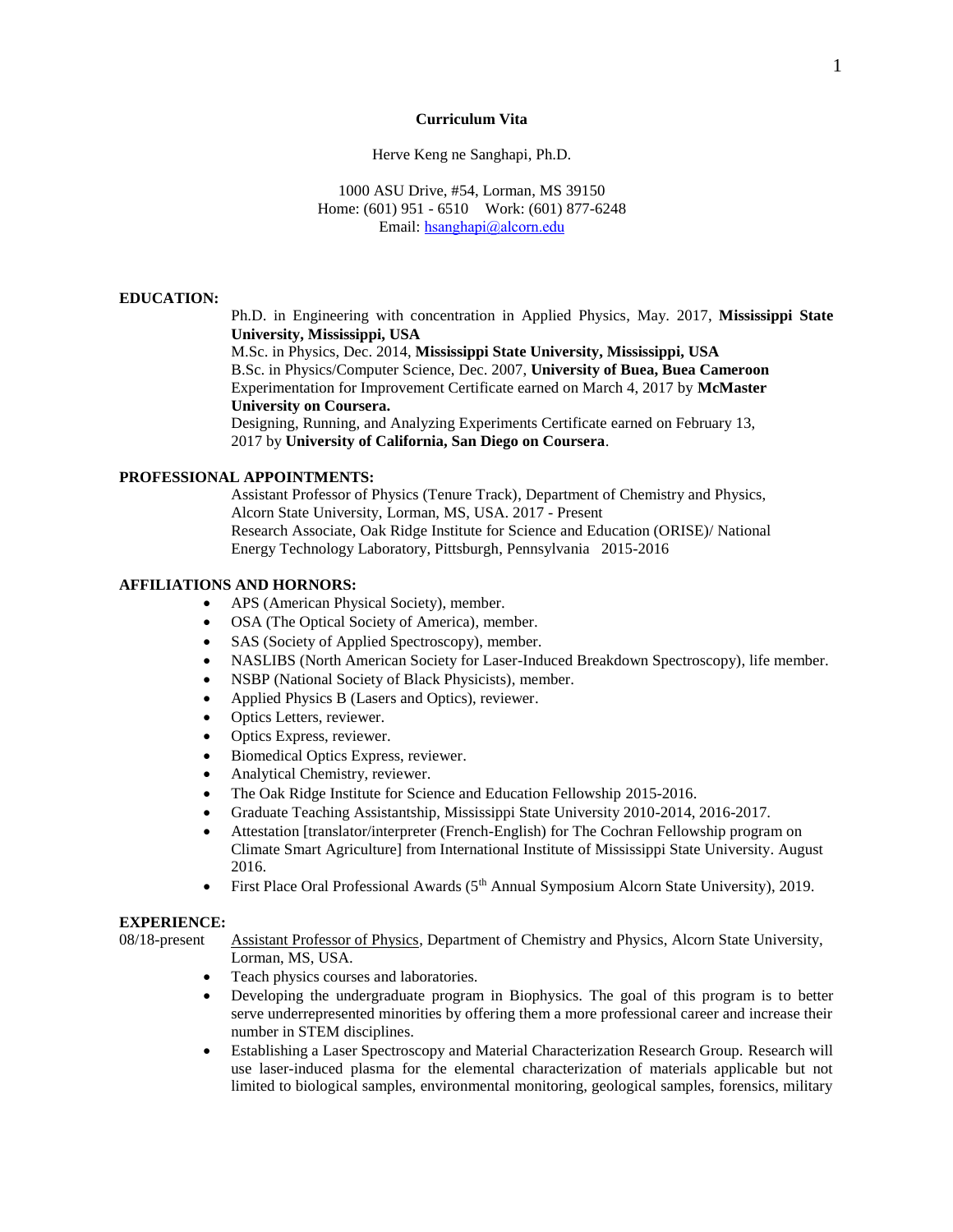applications like detections of explosives or aerosols, and nuclear applications (detection of nuclear elements).

- Study the elemental characterization of CO<sup>2</sup> brine and cap-rock interaction using laser-induced breakdown spectroscopy. Mainly, the variation of the trace elements before and after injection of CO<sup>2</sup> will be study by means of laser induced breakdown spectroscopy. This study will be proposed for post carbon sequestration as a means to monitor the degradation of the host-rock and prevent eventual leakage. Since LIBS uses the principle of optical emission and the storage environment is hostile and hard to reach, this study will serve advances in developing sensor, based on fiber optic system to monitor the effect of subsurface  $CO<sub>2</sub>$  on the host-rock.
- 02/15-02/16 Research Associate, National Energy Technology Laboratory, Pittsburgh, PA, USA
	- Worked in the Material characterization and laser spectroscopy laboratory. Fully involved in the study of the feasibility of LIBS for simultaneous multi-elemental analysis of slags and shale samples.
	- Worked on the development of a prototype passively Q-switched Nd:YAG laser for LIBS analysis.
	- Fully involved in the setup the optical bench for automation and acquisition of data from underwater LIBS plasma, using pulsed laser, optical devices, computer, LabView and ECCD Camera.
	- Successfully setup the optical bench for analyzing rare earth sample from LIBS plasma.
	- Used multivariate data analysis software like Unscrambler and Origin pro to analysis data. Carried literature review and participate in scientific write up.
- 01/13-05/17 Ph.D. student, Department of Physics and Astronomy/ Institute for Clean Energy Technology, Mississippi State University, MS, USA
	- Fully involved in the optimization of experimental parameters such as laser, gate delay and gate width for the improvement of the quality of plasma diagnostics using LIBS technique.
	- Trained new group members. I introduced them to LIBS theory, experimental setup and troubleshooting. Training also focused on various software and how to calibrate spectrometers, sample preparation, data collection and how to perform data analysis using multivariate analysis techniques.
	- Worked on elemental characterization using laser-induced breakdown spectroscopy (LIBS) of various materials.

#### 08/10-01/13 Master's student, Mississippi State University, MS, USA

- Fully involved in the optimization of experimental parameters such as laser, gate delay and gate width for the improvement of the quality of plasma diagnostics using LIBS technique.
- Trained new group members. I introduced them to LIBS theory, experimental setup and troubleshooting. Training also focused on various software and how to calibrate spectrometers, sample preparation, data collection and how to perform data analysis using multivariate analysis techniques.
- Worked on elemental characterization using laser-induced breakdown spectroscopy (LIBS) of various materials.
- Teaching assistant for undergraduate physics (laboratory courses and tutoring).

# **PUBLICATIONS:**

#### **Textbook:**

1. **Herve Sanghapi** et al. "Chapter 1. Laser-Induced Breakdown Spectroscopy: Application to Powder Samples" Advances in Applied Spectroscopy: Concepts and Techniques. Nova Science Publishers, Inc., 2017. 1-34. ISBN: 978-1-53612-439-2